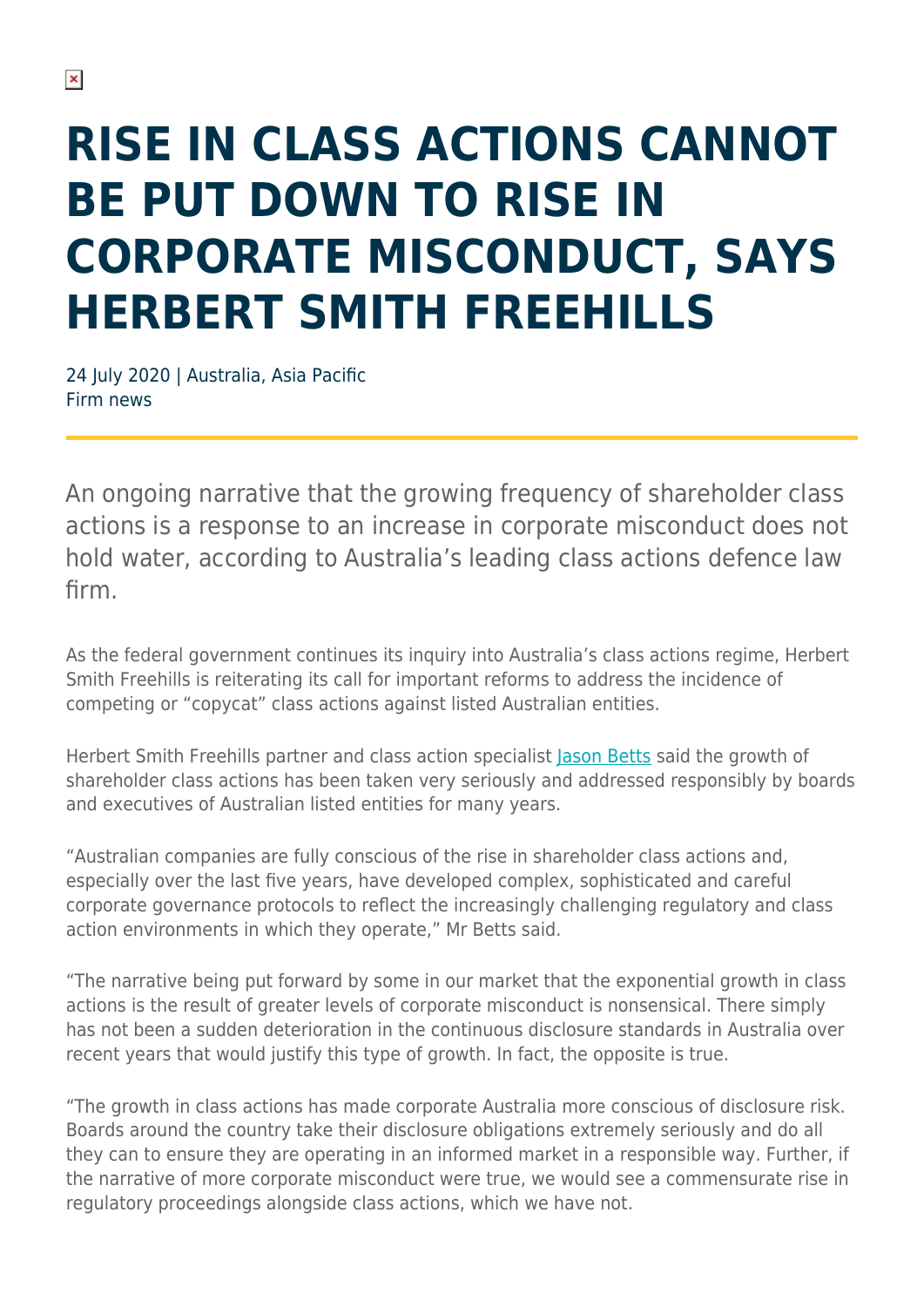"The well-publicised increase in class action filings is due to the fact that class actions are a profitable enterprise for those that promote them.

"The historical position that most shareholder class actions settle (which is rapidly changing as more corporations look to defend their position at trial) means that class action funding has become a lucrative exercise in this country, particularly across a portfolio of claims, hence the current acute focus on introducing more regulation for funders.

"It is simplistic and wrong to think the recent rise in shareholder class actions in Australia is about providing more access to justice. Increasingly, companies are faced with competing shareholder actions brought by different funders and law firms in respect of the same alleged conduct and the same group of claimants. Why are multiple class actions necessary when one is enough?

"Competing class actions do not provide more access to justice. They simply demonstrate that we have an oversupply of class actions in the corporate governance space in this country. This phenomenon is only causing delay and wasted costs for companies, shareholders and the insurance industry.

"For businesses and shareholders, class actions are a long and painful process. Class actions are distracting for boards and senior executives who have to provide thousands of documents in discovery and pages of witness evidence to advance their defence in Court. It is easy to see why some companies may have formed the view in the past that settling can be more appealing than continuing to defend the claim to trial, even if the merits are in favour of the company. That is changing. The heavy burden that these actions place on the insurance industry and an increasing appetite within corporate Australia to defend claims right through to trial will eventually disrupt the attractive equation for class action promoters in this country."

Mr Betts said this procedural imbalance is compounded by the incidence of multiplicity.

"Copycat claims can emerge immediately (that is, two competing claims being filed within days of each other) or in some cases many months after the initial claim is commenced. Typically, substantive steps in the proceedings are placed on hold until multiplicity issues are resolved (and necessarily so in order to provide certainty as to the pleadings and the identity of those prosecuting the claims). The time it takes to resolve multiplicity issues at first instance is significant and can take months if not years.

"Today, as the federal government's parliamentary inquiry begins its second day of hearings, a number of prominent Australian businesses are facing competing class action claims where only one is required, costing shareholders, corporate Australia and the insurance industry in a time of great economic upheaval. We have proposed reforms to address this issue."